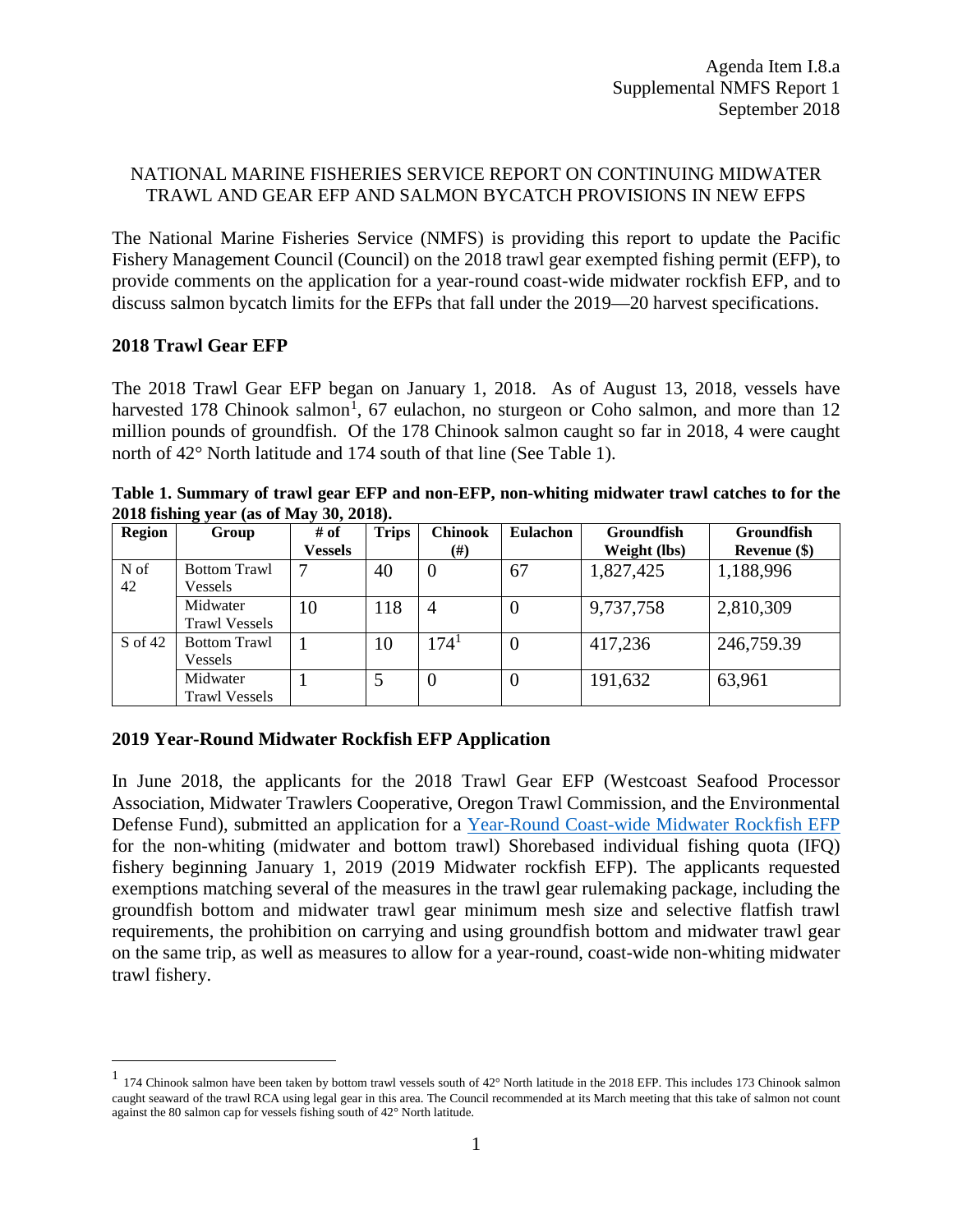NMFS expects that a rule proposing the Council's recommendations for the trawl gear rulemaking package (see [Agenda Item I.8.a.](https://www.pcouncil.org/wp-content/uploads/2018/08/I8_Att1_Thom_re_Gear_Rule_deeming_Ltr_SEPT2018BB.pdf) for the Council's recommendations) will publish very soon. One of the changes the Council recommended and NMFS is proposing would remove the requirement to use selective flatfish trawl gear shoreward of the trawl Rockfish Conservation Area (RCA) and north of 40°10' North (N.) latitude. NMFS notes that the proposed changes to the selective flatfish trawl gear requirement shoreward of the trawl RCA and between 40°10' N. latitude may be inconsistent with the terms and conditions of the December [2017 Salmon Incidental Take](http://www.westcoast.fisheries.noaa.gov/publications/fishery_management/groundfish/s7-groundfish-biop-121117.pdf)  [Statement.](http://www.westcoast.fisheries.noaa.gov/publications/fishery_management/groundfish/s7-groundfish-biop-121117.pdf) Term and Condition 4b requires that "prior to allowing additional non-whiting trawling south 42° N. latitude, NMFS will implement one or more EFPs designed to collect information about Chinook and coho bycatch levels and stock composition from fishing in those areas or at those times for a minimum of three years." The 2017 and 2018 EFPs did not include an exemption to the selective flatfish trawl gear requirement shoreward of the trawl RCA between 40°10' N. lat. and 42° N. lat. due to the Council's concerns about potential impacts to salmon in these areas and their recommendation that NMFS not extend the southern boundary of the EFPs from 42° N. latitude to 40°10' N. latitude.

NMFS supports the application for the 2019 Midwater rockfish EFP that includes provisions for a year-round, coast-wide, midwater trawl fishery. In addition, NMFS supports adding a provision for an exemption to the selective flatfish trawl gear requirement between 40°10' N. lat. and 42° N. lat. An EFP with these provisions would provide an opportunity to collect valuable information on salmon impacts that may arise through removal of gear and fishing restrictions for the Shorebased IFQ fishery, particularly in the area between 40°10' N. lat. and 42° N. lat., for which we have little data.

Additionally, NMFS supports the development of new salmon bycatch limits for the 2019 Midwater rockfish EFP that will allow the EFP to remain open but would limit the impacts to Chinook salmon. The original bycatch limits were developed before the start of the trawl gear EFP in 2017 and modified slightly last year. NMFS supports the applicants working with the Groundfish Management Team to develop more suitable bycatch limits now that two years of data are available to characterize the impacts of this fishing activity on salmon.

## **Salmon Bycatch Limits for 2019-20 Harvest Specification EFPs**

At its June 2018 meeting, the Council made its final recommendation to NMFS on the three EFP applications for the 2019-2020 harvest specifications and management cycle [\(Agenda Item E.4\)](https://www.pcouncil.org/wp-content/uploads/2018/05/E4__SitSum_1920_SpexMMs_June2018BB.pdf). During Council deliberations, Council members expressed concern regarding potential impacts these EFPs could have on salmon. Therefore, the Council requested NMFS develop salmon bycatch limits for the EFPs. All EFP applications are required to present estimates of expected catch and bycatch for the EFP fishing activities. Consistent with this requirement, NMFS approached the Council's request by requesting the EFP applicants provide appropriate salmon bycatch estimates for Chinook and Coho salmon that would be permitted under each EFP. The EFP applicants' proposed bycatch limit requests and rationale are provided below.